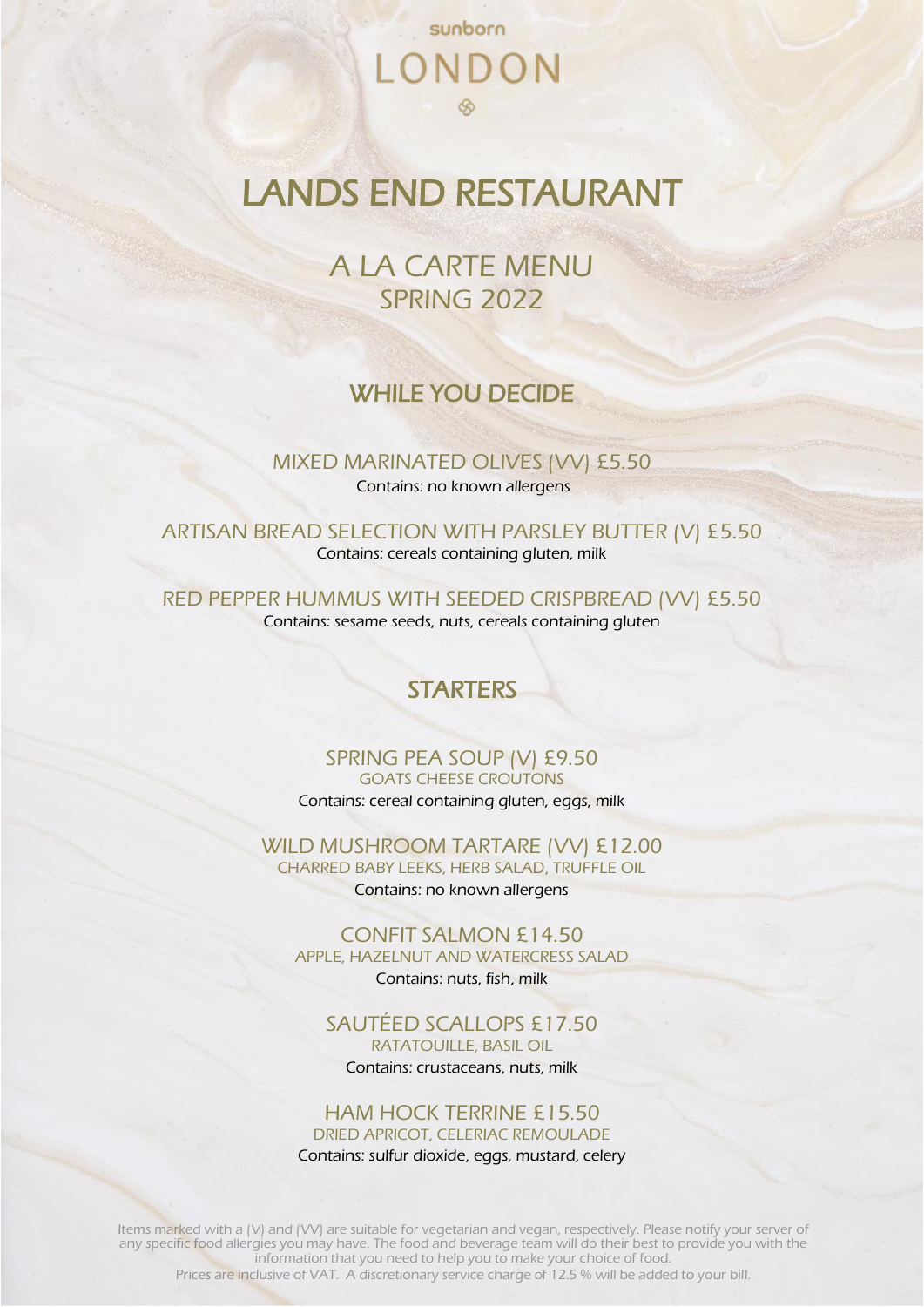## sunborn LONDON MAINS

ROSEMARY & GOAT'S CHEESE GNOCCHI (V) £22.00 PEA PUREE, SPRING VEGETABLES, HOUSE VINAIGRETTE Contains: eggs, cereal containing gluten, mustard, milk, soya

SPRING VEGETABLE RISOTTO (VV) £23.00 VEGAN CHEESE, GRATED TRUFFLE Contains: soya

LOBSTER TAGLIATELLE £28.00 SAUCE AMERICAINE, PARMESAN Contains: milk, eggs, crustacean, cereal containing gluten

PAN FRIED CORN-FED CHICKEN BREAST £25.00 SPRING BABY VEGETABLES, TRUFFLE MASH, CHICKEN JUS Contains: milk, sulfur dioxide, soya

CONFIT DUCK LEG £32.00 FONDANT POTATO, HISPI CABBAGE, WILD MUSHROOM POULTRY JUS Contains: milk

PAN FRIED WILD SEABASS £33.00 BASIL CRUSHED POTATOES, BABY FENNEL, CAVOLO NERO, CITRUS BUTTER SAUCE Contains: fish, milk, nuts

'SUNBORN' SURF AND TURF £55.00 6OZ BEEF FILLET, CHOPPED LOBSTER TAIL IN SAUCE AMERICAINE, DAUPHINOIS, CARAMELISED CELERIAC PUREE, TENDER STEM BROCCOLI Contains: milk, crustacean

RIBEYE 10oz £36.00 GRILLED PORTOBELLO MUSHROOM, ROASTED WHOLE TOMATO, CHUNKY CHIPS Contains: milk

COTE DE BOUEF FOR TWO TO SHARE 28oz £80.00 GRILLED PORTOBELLO MUSHROOM, ROASTED WHOLE TOMATO, CHUNKY CHIPS Contains: milk

ADD SAUCE OF YOUR CHOICE £3.50

SAUCE FORESTIERE Contains: milk, sulfur dioxide

RED WINE JUS Contains: sulfur dioxide

TRADITIONAL PEPPERCORN SAUCE Contains: milk

Items marked with a (V) and (VV) are suitable for vegetarian and vegan, respectively. Please notify your server of any specific food allergies you may have. The food and beverage team will do their best to provide you with the information that you need to help you to make your choice of food.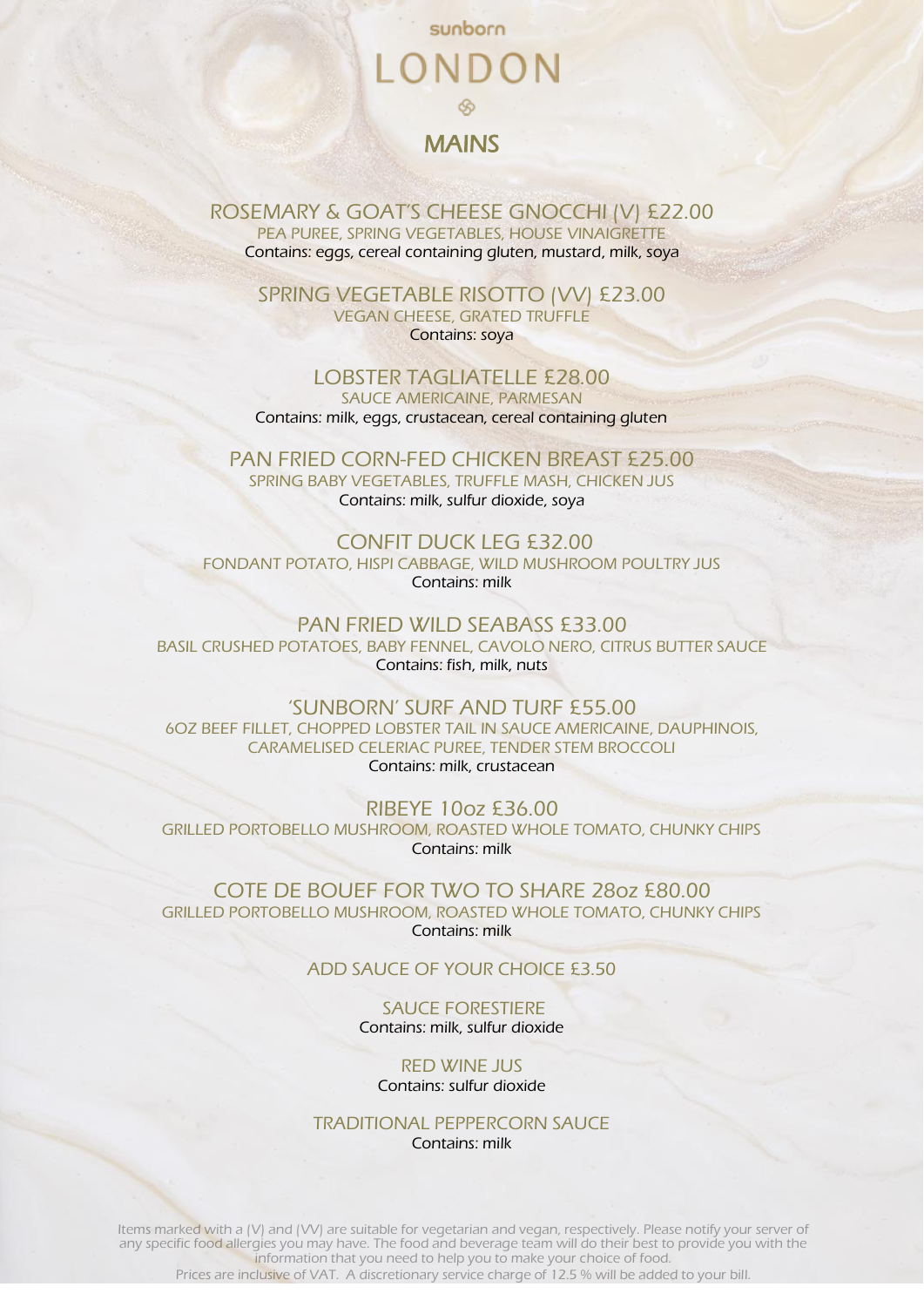## sunborn LONDON  $\otimes$ SIDES

BABY NEW POTATOES, SOFT HERB BUTTER £5.50 Contains: milk

> SEASONAL VEGETABLES £5.50 Contains: milk

ROSEMARY AND SEA SALT CHUNKY CHIPS £5.50 Contains: no known allergens

> SEASONAL HOUSE SALAD £5.50 Contains: no known allergens

> > TRUFFLE MASH £7.50 Contains: milk



Items marked with a (V) and (VV) are suitable for vegetarian and vegan, respectively. Please notify your server of any specific food allergies you may have. The food and beverage team will do their best to provide you with the information that you need to help you to make your choice of food.